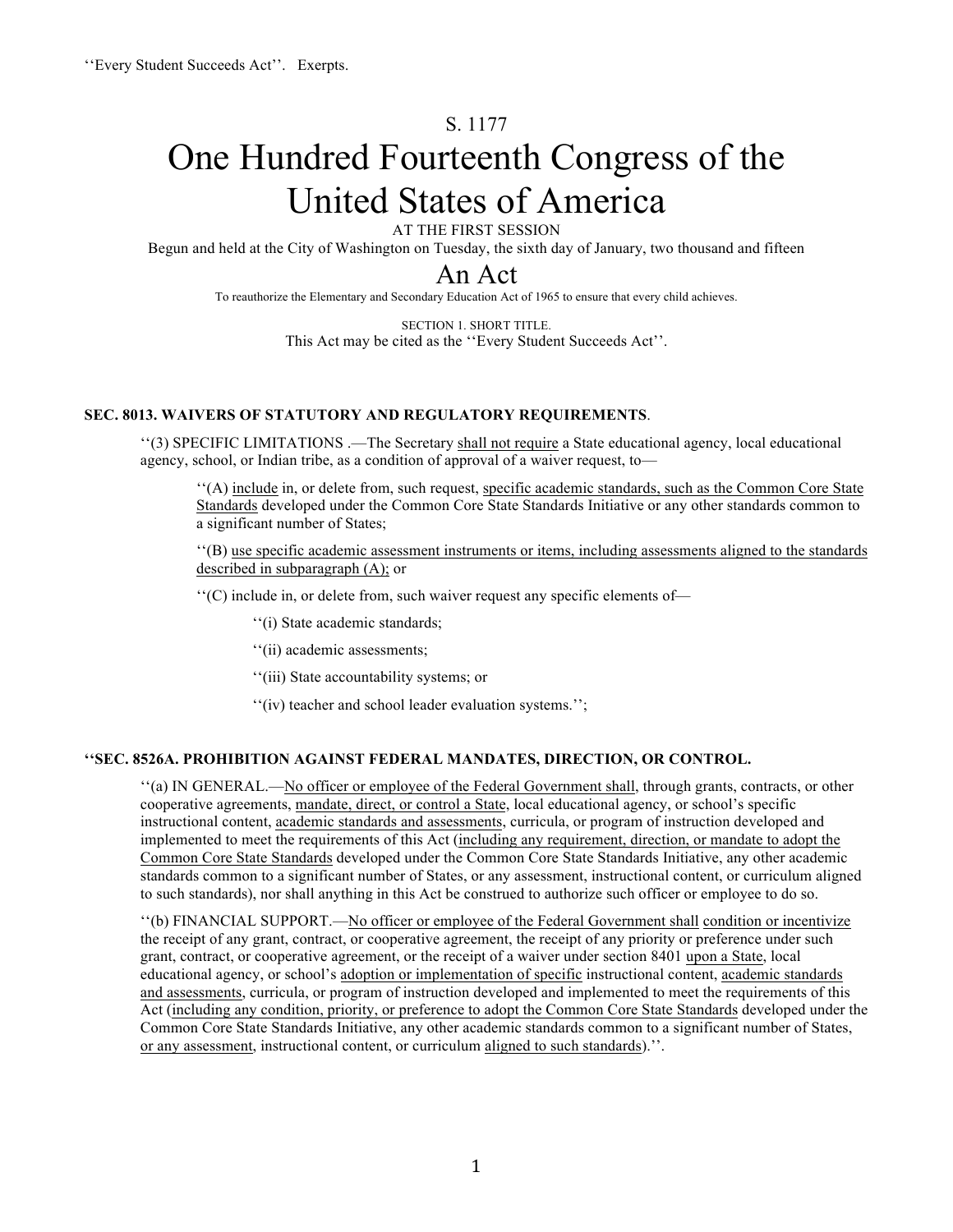#### **''SEC. 8527. PROHIBITIONS ON FEDERAL GOVERNMENT AND USE OF FEDERAL FUNDS.**

''(a) GENERAL PROHIBITION.—Nothing in this Act shall be construed to authorize an officer or employee of the Federal Government, including through a grant, contract, or cooperative agreement, to mandate, direct, or control a State, local educational agency, or school's curriculum, program of instruction, or allocation of State or local resources, or mandate a State or any subdivision thereof to spend any funds or incur any costs not paid for under this Act.

''(b) PROHIBITION ON ENDORSEMENT OF CURRICULUM.—Notwithstanding any other provision of Federal law, no funds provided to the Department under this Act may be used by the Department, whether through a grant, contract, or cooperative agreement, to endorse, approve, develop, require, or sanction any curriculum, including any curriculum aligned to the Common Core State Standards developed under the Common Core State Standards Initiative or any other academic standards common to a significant number of States, designed to be used in an elementary school or secondary school.

''(c) LOCAL CONTROL .—Nothing in this section shall be construed to—

''(1) authorize an officer or employee of the Federal Government, whether through a grant, contract, or cooperative agreement to mandate, direct, review, or control a State, local educational agency, or school's instructional content, curriculum, and related activities;

''(2) limit the application of the General Education Provisions Act (20 U.S.C. 1221 et seq.);

''(3) require the distribution of scientifically or medically false or inaccurate materials or to prohibit the distribution of scientifically or medically true or accurate materials; or

''(4) create any legally enforceable right.

''(d) PROHIBITION ON REQUIRING FEDERAL APPROVAL OR CERTIFICATION OF STANDARDS .—

''(1) IN GENERAL .—Notwithstanding any other provision of Federal law, no State shall be required to have academic standards approved or certified by the Federal Government, in order to receive assistance under this Act.

''(2) RULE OF CONSTRUCTION .—Nothing in this Act shall be construed to prohibit a State, local educational agency, or school from using funds provided under this Act for the development or implementation of any instructional content, academic standards, academic assessments, curriculum, or program of instruction that a State, local educational agency, or school chooses, as permitted under State and local law, as long as the use of such funds is consistent with the terms of the grant, contract, or cooperative agreement providing such funds.

#### **''SEC. 8529. PROHIBITION ON FEDERALLY SPONSORED TESTING.**

''(a) GENERAL PROHIBITION.—Notwithstanding any other provision of Federal law and except as provided in subsection (b), no funds provided under this Act to the Secretary or to the recipient of any award may be used to develop, incentivize, pilot test, field test, implement, administer, or distribute any federally sponsored national test in reading, mathematics, or any other subject, unless specifically and explicitly authorized by law, including any assessment or testing materials aligned to the Common Core State Standards developed under the Common Core State Standards Initiative or any other academic standards common to a significant number of States.

# **''SEC. 8544. STATE CONTROL OVER STANDARDS.**

''(a) IN GENERAL.—Nothing in this Act shall be construed to prohibit a State from withdrawing from the Common Core State Standards or from otherwise revising their standards.

''(b) PROHIBITION.—No officer or employee of the Federal Government shall, directly or indirectly, through grants, contracts or other cooperative agreements, through waiver granted under section 8401 or through any other authority, take any action against a State that exercises its rights under subsection (a).''.

#### **''SEC. 8549A SENSE OF CONGRESS.**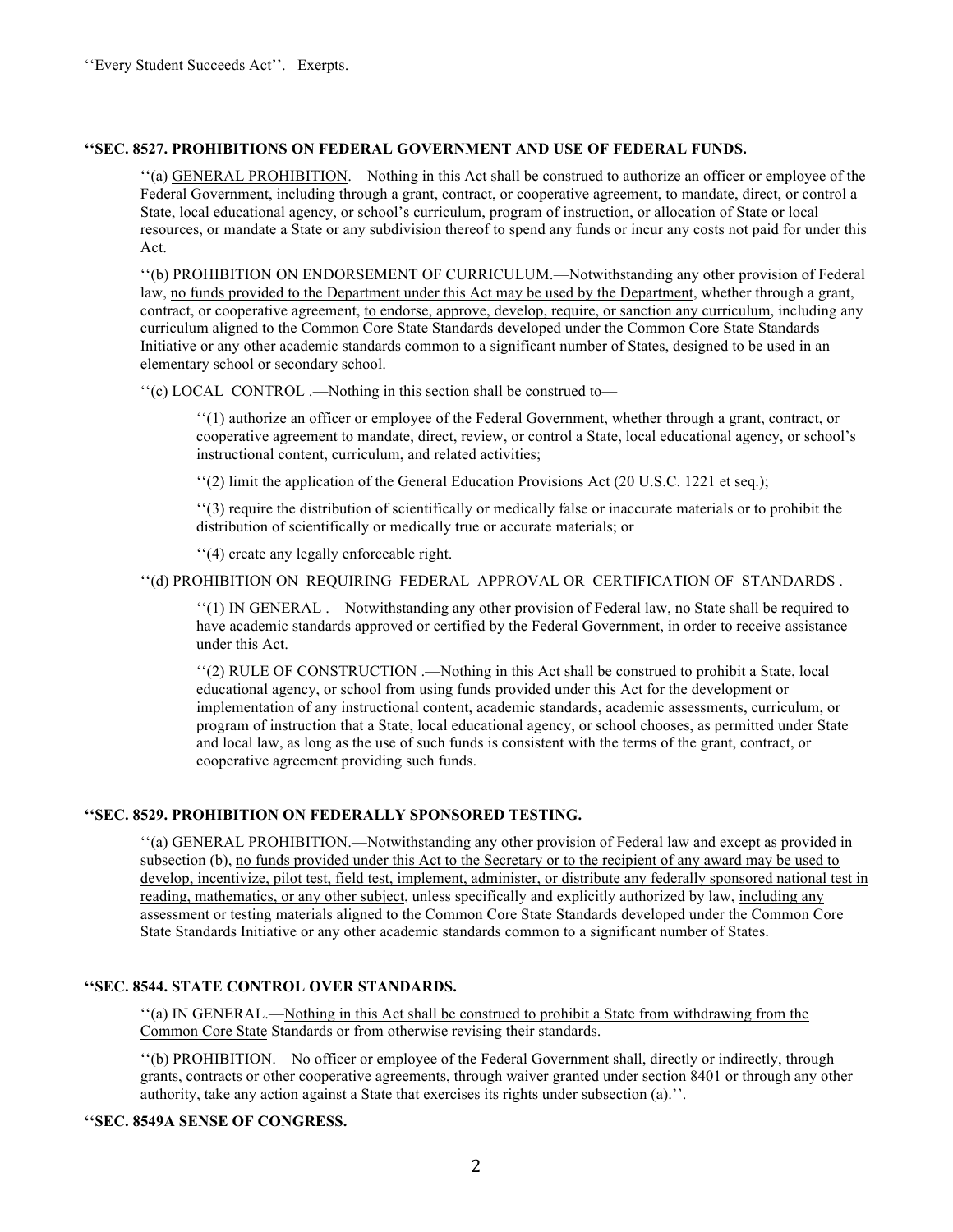''(a) FINDINGS.—The Congress finds as follows:

''(1) This Act prohibits the Federal Government from mandating, directing, or controlling a State, local educational agency, or school's curriculum, program of instruction, or allocation of State and local resources, and from mandating a State or any subdivision thereof to spend any funds or incur any costs not paid for under this Act.

''(2) This Act prohibits the Federal Government from funding the development, pilot testing, field testing, implementation, administration, or distribution of any federally sponsored national test in reading, mathematics, or any other subject, unless specifically and explicitly authorized by law.

''(b) SENSE OF CONGRESS .—It is the sense of the Congress that States and local educational agencies retain the rights and responsibilities of determining educational curriculum, programs of instruction, and assessments for elementary and secondary education.

# **SEC. 9202. SENSE OF CONGRESS ON FIRST AMENDMENT RIGHTS.**

It is the sense of Congress that a student, teacher, school administrator, or other school employee of an elementary school or secondary school retains the individual's rights under the First Amendment to the Constitution of the United States during the school day or while on the grounds of an elementary school or secondary school.

# **SEC. 9203. PREVENTING IMPROPER USE OF TAXPAYER FUNDS.**

To address the misuse of taxpayer funds, the Secretary of Education shall—

(1) require that each recipient of a grant or subgrant under the Elementary and Secondary Education Act of 1965 (20 U.S.C. 6301 et seq.) display, in a public place, the hotline contact information of the Office of Inspector General of the Department of Education so that any individual who observes, detects, or suspects improper use of taxpayer funds can easily report such improper use;

# **SEC. 9204. ACCOUNTABILITY TO TAXPAYERS THROUGH MONITORING AND OVERSIGHT.**

To improve monitoring and oversight of taxpayer funds authorized for appropriation under the Elementary and Secondary Education Act of 1965 (20 U.S.C. 6301 et seq.), and to deter and prohibit waste, fraud, and abuse with respect to such funds, the Secretary of Education shall—

(1) notify each recipient of a grant under such Act (and, if applicable, require the grantee to inform each subgrantee) of its responsibility to—

(A) comply with all monitoring requirements under the applicable program or programs; and

(B) monitor properly any subgrantee under the applicable program or programs;

(2) review and analyze the results of monitoring and compliance reviews—

(A) to understand trends and identify common issues; and

(B) to issue guidance to help grantees address such issues before the loss or misuse of taxpayer funding occurs; prevent fraud, waste, and abuse with respect to such taxpayer funds; and

(4) work with the Office of Inspector General of the Department of Education, as needed, to help ensure that employees of the Department understand how to adequately monitor grantees and to help grantees adequately monitor any subgrantees.

#### **SEC. 9206. POSTHUMOUS PARDON.**

(a) FINDINGS.—Congress finds the following:

(1) John Arthur ''Jack'' Johnson was a flamboyant, defiant, and controversial figure in the history of the United States who challenged racial biases.

(2) Jack Johnson was born in Galveston, Texas, in 1878 to parents who were former slaves.